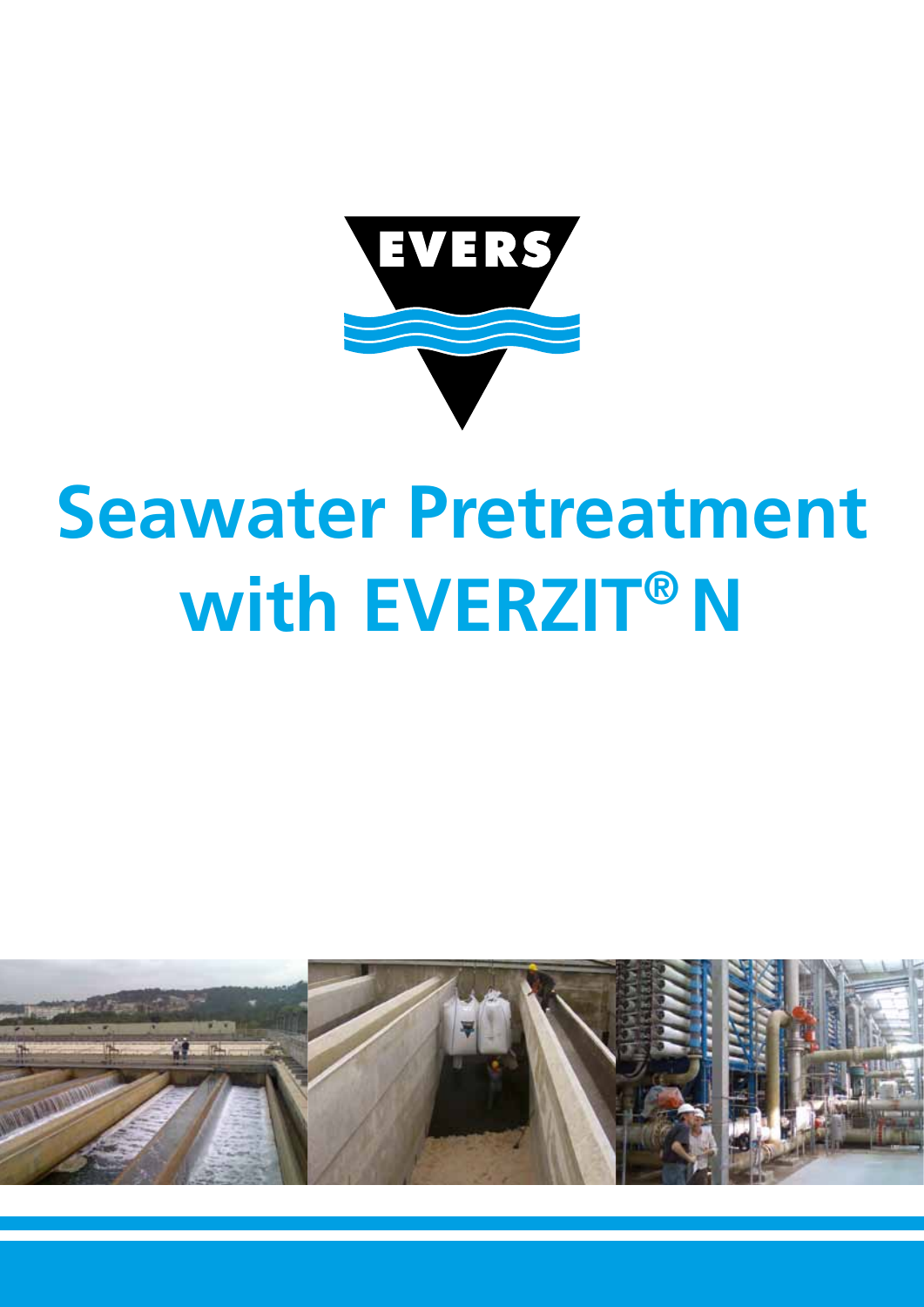## **Seawater Pretreatment with EVERZIT® N**

In many regions of the world including the Middle East, North Africa and some areas of Southern Europe, drinking water production from seawater will be the key technological challenge of the 21st century.

Reverse osmosis (RO) is the main treatment step in seawater desalination. The membranes used in the reverse osmosis process are sensitive to particulate fouling, and therefore the raw water feed to them must be absolutely free of suspended particles. This is ensured by prefiltration of inlet seawater by EVERZIT® N in classical multilayer filter beds.

EVERZIT® N filter beds provide multiple advantages over pure sand filters or ultrafiltration:

- **I** longer operating life
- constant filtrate quality
- **e** easy-to-use, problem-free technology
- minimal maintenance
- $\blacksquare$  reduced backwash frequency
- **higher filtration velocity**
- high abrasion resistance
- $\blacksquare$  no silicic acid elution into the effluent water. i.e. protects against RO membrane fouling

For users, these benefits add up to substantial reductions in operating expenses and outstanding cost efficiency.

#### Flocculation

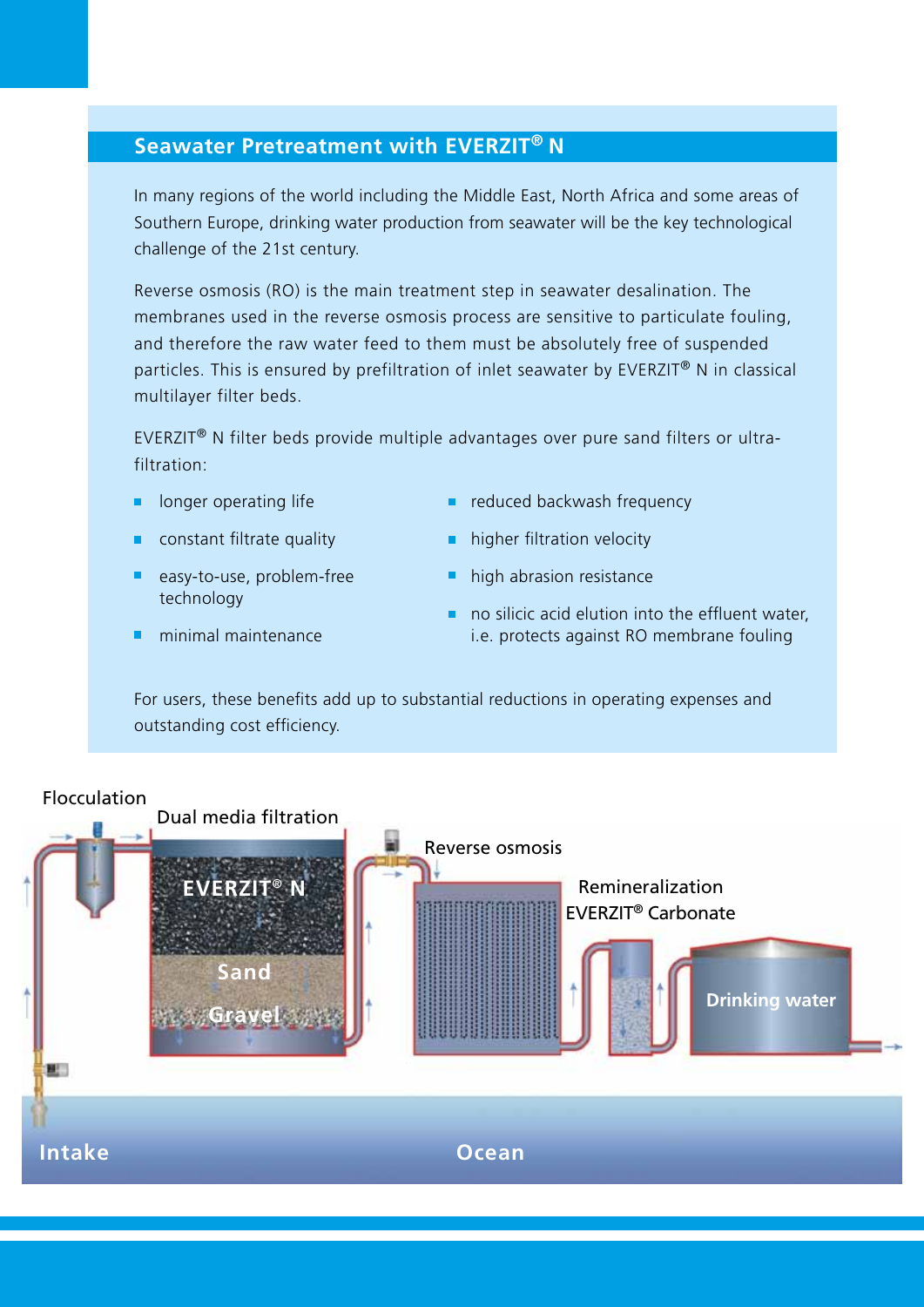## **Dual Media Filtration with EVERZIT® N**

#### **SWRO Prefiltration without Silicic Acid Elution**

Africa´s largest desalination plant, built in 2007 in Algiers / Hamma, now supplies fresh drinking water for one third of Algiers' 6 million inhabitants.

Prefiltration of inlet raw water is done by 32 open multilayer beds, each incorporating an EVERZIT® N filter layer 1.500 mm in depth.

### *Filterlayout:*

EVERZIT<sup>®</sup> N  $0,8 - 1,6$  mm: Quartz sand  $0,4 - 0,8$  mm: EVERZIT<sup>®</sup> GS  $1,4 - 2,5$  mm: Quartz gravel 3,15 – 50,0 mm: 300 mm 1500 mm 400 mm 75 mm

## *Technical data:*

| Capacity prefiltration: 480.000 m <sup>3</sup> / Tag |                            |
|------------------------------------------------------|----------------------------|
| Capacity RO:                                         | 200.000 $\text{m}^3$ / Tag |
| Number of filters:                                   | 32                         |
| Total filter surface:                                | 1.920 $m2$                 |
| Amount EVERZIT® N: 3.045 m <sup>3</sup>              |                            |